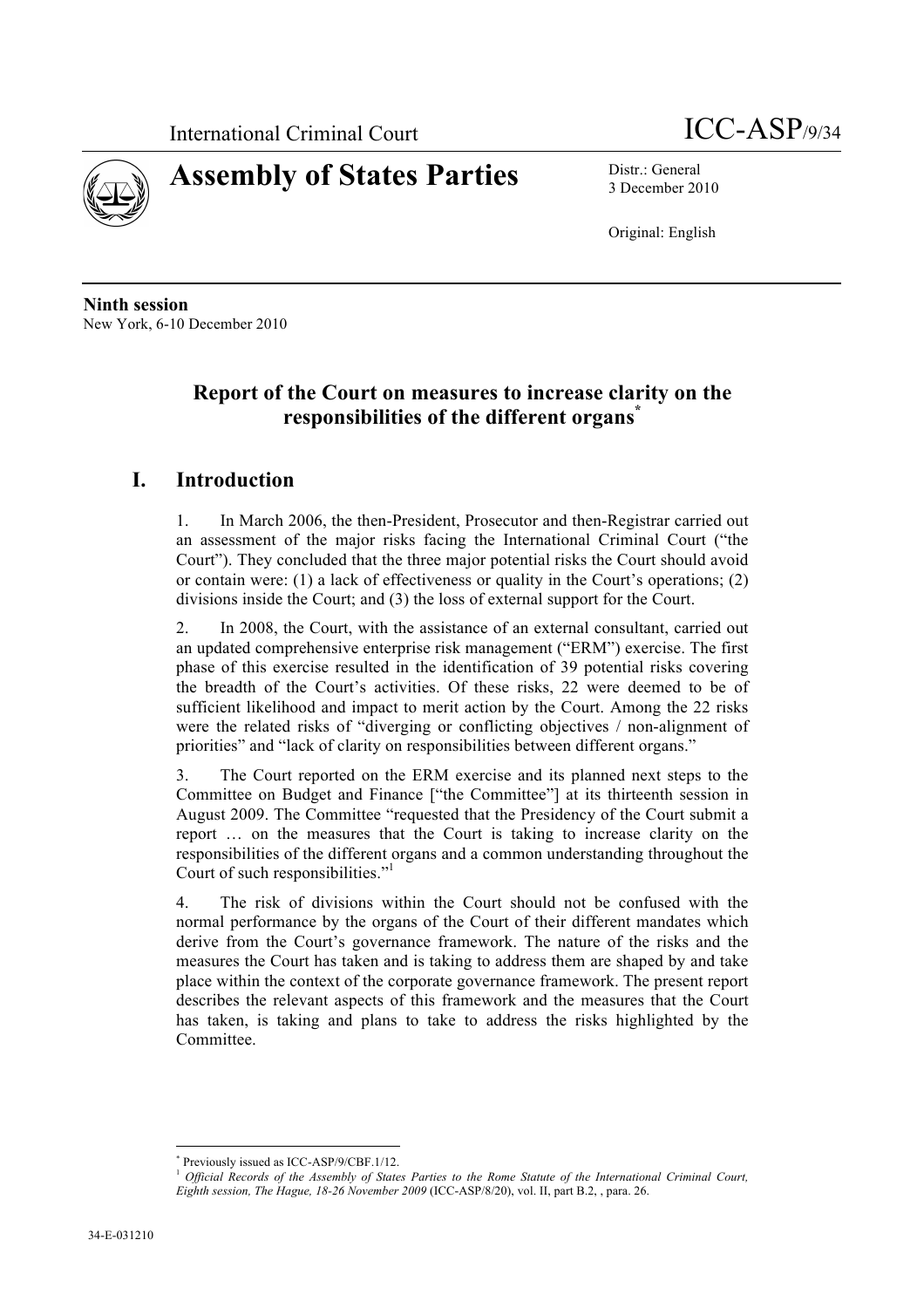# **II. Corporate governance framework of the Court**

5. The corporate governance framework of the Court is established by the Rome Statute and subsidiary texts and has been further developed through the Court's practices.

6. The Rome Statute establishes the basic elements of the Court's governance framework. As set out in article 34 of the Rome Statute, the Court is composed of the following organs:

- (a) The Presidency;
- (b) An Appeals Division, a Trial Division and a Pre-Trial Division;
- (c) The Office of the Prosecutor ["OTP"];
- (d) The Registry.

7. The Statute and subsidiary texts define the specific mandates of each organ and the relationships between them. The Presidency is responsible for the proper administration of the Court, with the exception of the OTP. Acting within the Presidency's overall responsibility and subject to the authority of the President over the Registrar, the Registry carries out the non-judicial aspects of the administration and servicing of the Court, without prejudice to the functions and powers of the Prosecutor. The OTP acts independently as a separate organ of the Court, and the Prosecutor has full authority over the management and administration thereof. The Presidency and Prosecutor coordinate on matters of mutual concern. The judges of the three Divisions (including the members of the Presidency) are responsible for the conduct of judicial proceedings before the Court, and any dispute concerning the judicial functions of the Court shall be settled by the decision of the Court.

8. More detailed specific functions are ascribed throughout the Statute and subsidiary texts to each of the organs. To the extent that the Statute and subsidiary texts do not describe these functions exhaustively, the Court has filled these gaps through its practices of the last years and will continue to do so as necessary.

9. This basic framework has three significant consequences for the governance of the Court.

10. First, there is a clear separation of functions and of authority between the OTP and the other organs. The Presidency is required to coordinate with and seek the concurrence of the Prosecutor on matters of mutual concern, but neither the Presidency nor the Registry has any authority over the management or administration of the OTP or vice versa. However, the separation between the organs was deliberately established by the States Parties as a fundamental aspect of the Rome Statute system. This independence is central to the integrity of investigations and of judicial proceedings. Any dispute in relation to judicial functions shall be resolved by the relevant judges. Administrative issues arising between the OTP and the other organs must be solved through coordination with full respect for this independence.

11. Second, the Registry is, in its entirety, hierarchically subordinate to the Presidency. This arrangement provided for in the Statute ensures a sound, efficient and well-directed administration by placing the Registry under the control of the Presidency. The Presidency is responsible for ensuring that the activities of the Registry are directed towards the overall objectives of the Court and that they are carried out in full compliance with the relevant rules and regulations as well as decisions of the Assembly of States Parties to the Rome Statute ("the Assembly"). How this is done and the precise delimitation of responsibilities between the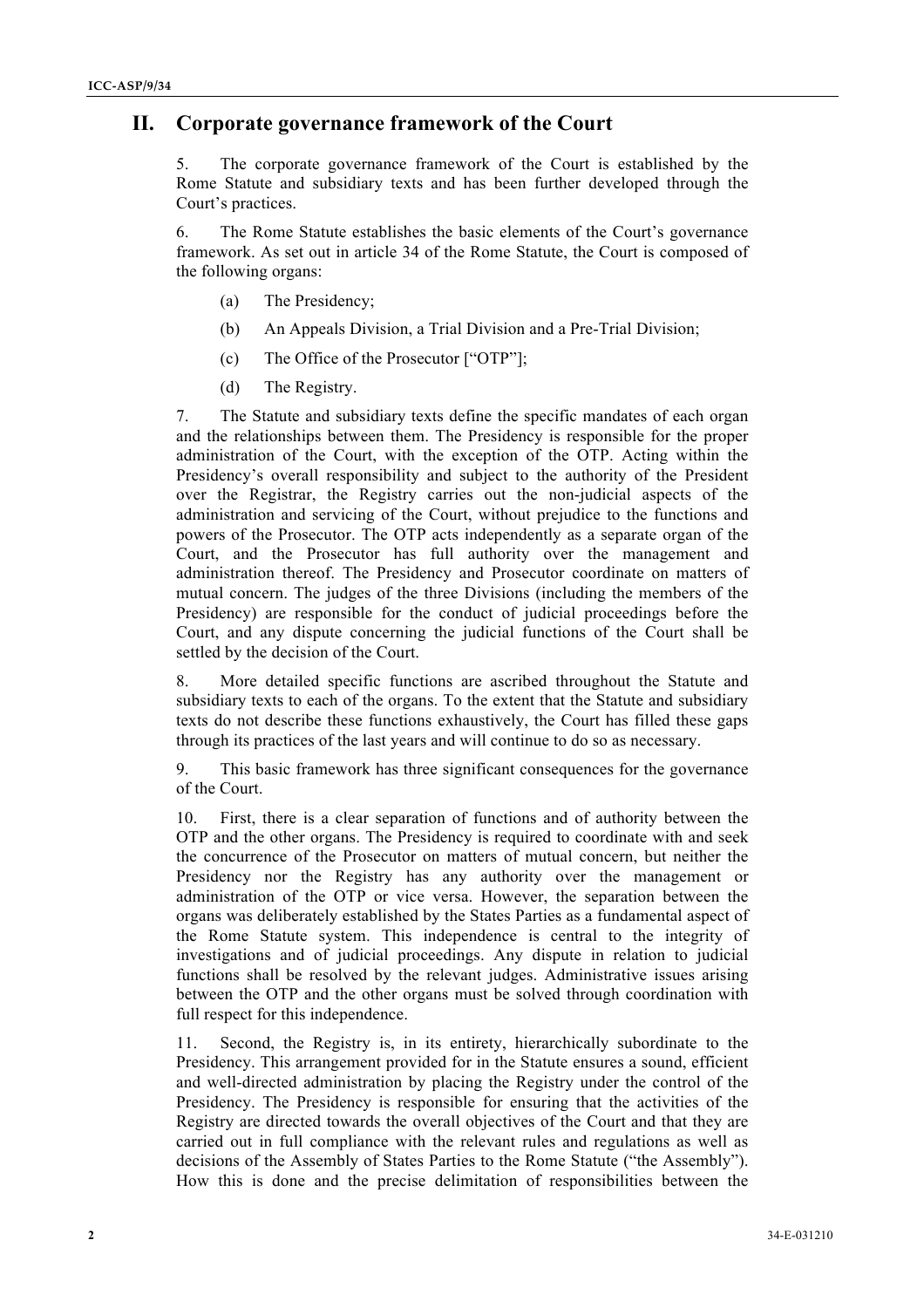Presidency and Registry is left to the discretion of the Court, subject to the management oversight of the Assembly as specified in article 112, paragraph 2(b), of the Rome Statute. The likelihood and impact of the risk of divisions between the Presidency and the Registry, as well as the measures which can be taken to address them, are therefore similar to those faced by any hierarchically-structured organization.

12. Third, the administration of the Court must take into account the institution's particular judicial nature. The competence of the Registry, the Office of the Prosecutor or Presidency for administrative matters may overlap with the competence of a Chamber in so far as an issue concerns the judicial functions of the Court. While the organs may take action within their respective competences, they must also comply with the Court's judicial decisions. As the members of the Presidency are also judges, care must be taken to ensure that they are able to exercise their responsibility for overseeing all of the Registry's activities, even those related to Court proceedings, without prejudging specific issues which may be brought before them in their judicial capacity.

13. The governance framework left open the possibility of different arrangements for the servicing of the various organs. The OTP could have established an entirely separate administrative structure from the rest of the Court. Indeed, commentators have indicated that this arrangement would not only be possible but that it would be desirable in order to best protect prosecutorial and judicial independence.<sup>2</sup>

14. In practice, the Court, in consultation with the Assembly and the Committee, has adopted an alternative model of administration. Administrative services for all organs, including the OTP, are centralized in the Registry. The OTP maintains its own limited administrative capacity in order to determine the OTP's needs and to provide the Prosecutor with strategic advice on administrative matters and where necessary to safeguard prosecutorial and judicial independence. The result has been avoidance of duplication of resources. However, the effectiveness and efficiency of this arrangement depends on: (1) the alignment between OTP and Registry of standards, objectives, priorities and resources; (2) a common understanding of the roles and responsibilities of each organ in relation to the request and provision of services; and (3) the existence of mechanisms providing certainty that this alignment and this understanding will be maintained in the future.

# **III. Assessing and managing the risks**

15. Since its earliest days of operations, the Court has sought the best ways to maximize internal coordination and clarity of responsibilities between the organs while respecting their statutory independences. The President, Prosecutor and Registrar took the lead in identifying the relevant risks through conducting the 2006 risk assessment and commissioning the 2008 enterprise risk management exercise. Even before these exercises, the organs of the Court, starting at the top with the President, Prosecutor and Registrar, regularly coordinated or established clarity on roles and responsibilities in relation to specific issues that arose. While this ad hoc coordination or clarification has continued, in the context of the 2008 exercise the Court reassessed the effectiveness of existing measures and identified measures to further manage effectively the relevant risks. The following sections detail the most significant measures taken to date and other measures remaining to be taken.

 $\frac{1}{2}$  M. Bergsmo and F. Harhoff, 'The Office of the Prosecutor' in O. Triffterer (ed.) *Commentary on the Rome Statute of the International Criminal Court* (2008), 971 at 974.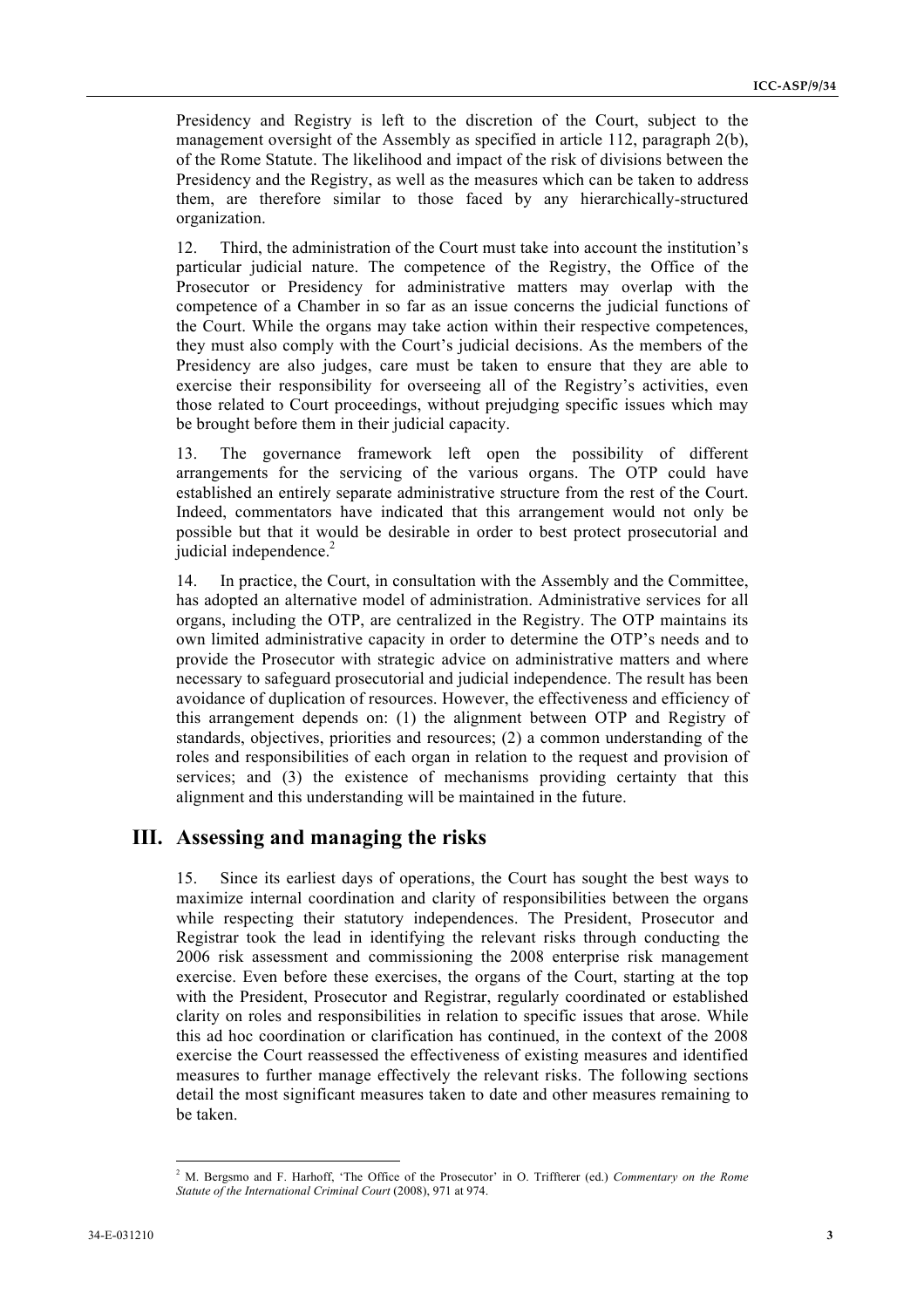# **A. Measures taken prior to the 2008 risk assessment**

### **1. A system of Court-wide administrative issuances**

16. In 2003, the Court established a common, unified system for the setting of Court rules, policies and procedures. This system is at the core of the Court's operational administration on a day-to-day basis. Presidential Directive ICC/PRESD/G/2003/1, promulgated by the President with the agreement of the Prosecutor, creates three sets of administrative issuances.

17. Presidential Directives, issued by the President on behalf of the Presidency and in consultation with the Prosecutor, are required for the promulgation of procedures for the implementation of regulations, resolutions and decisions adopted by the Assembly. They may also be promulgated in connection with any other significant policy decision, including matters concerning the proper administration of the Court. Presidential Directives are binding on the entire Court. The Prosecutor may choose to opt out of a Presidential Directive if he or she determines it would infringe the independent management or administration of the OTP. In such a case, the Prosecutor and President must consult with a view to finding a common solution.

18. Administrative Instructions are promulgated, with the consent of the President and the Prosecutor, by the Registrar or by other officials to whom the Registrar has delegated specific authority. They are used to prescribe procedures for the implementation of Presidential Directives, including procedures for the implementation of the Financial Regulations and Rules and the Staff Regulations and Rules, or to regulate the administration of practical and organizational matters of general concern, including setting forth office practices and procedures.

19. Presidential Directives and Administrative Instructions are the only means by which the Court may establish rules, policies or procedures intended to be of general application. A third set of Administrative Issuances, Information Circulars are used for isolated announcements of one-time or temporary interest. These circulars are issued by the President, the Prosecutor or the Registrar or by other officials to whom specific authority has been delegated by one of them.

20. To date, 81 Administrative Issuances have been promulgated, including six Presidential Directives and 30 Administrative Instructions. In addition to the first Presidential Directive setting out the framework for Administrative Issuances, Presidential Directives have been issued to promulgate the Staff Regulations, to set out guidelines for the establishment of Trust Funds, to set out the Information Security Policy of the Court, and to establish the Audit Committee and to revise its structure and functioning. The Court has used Administrative Instructions to establish rules, policies or procedures in relation to, *inter alia*, the establishment and operation of the Procurement Review Committee, the delegation of authority under the Financial Regulations and Rules, sexual and other forms of harassment, accountability of staff members for Court property, information protection and information security, disciplinary procedures and various rights and obligations of staff members.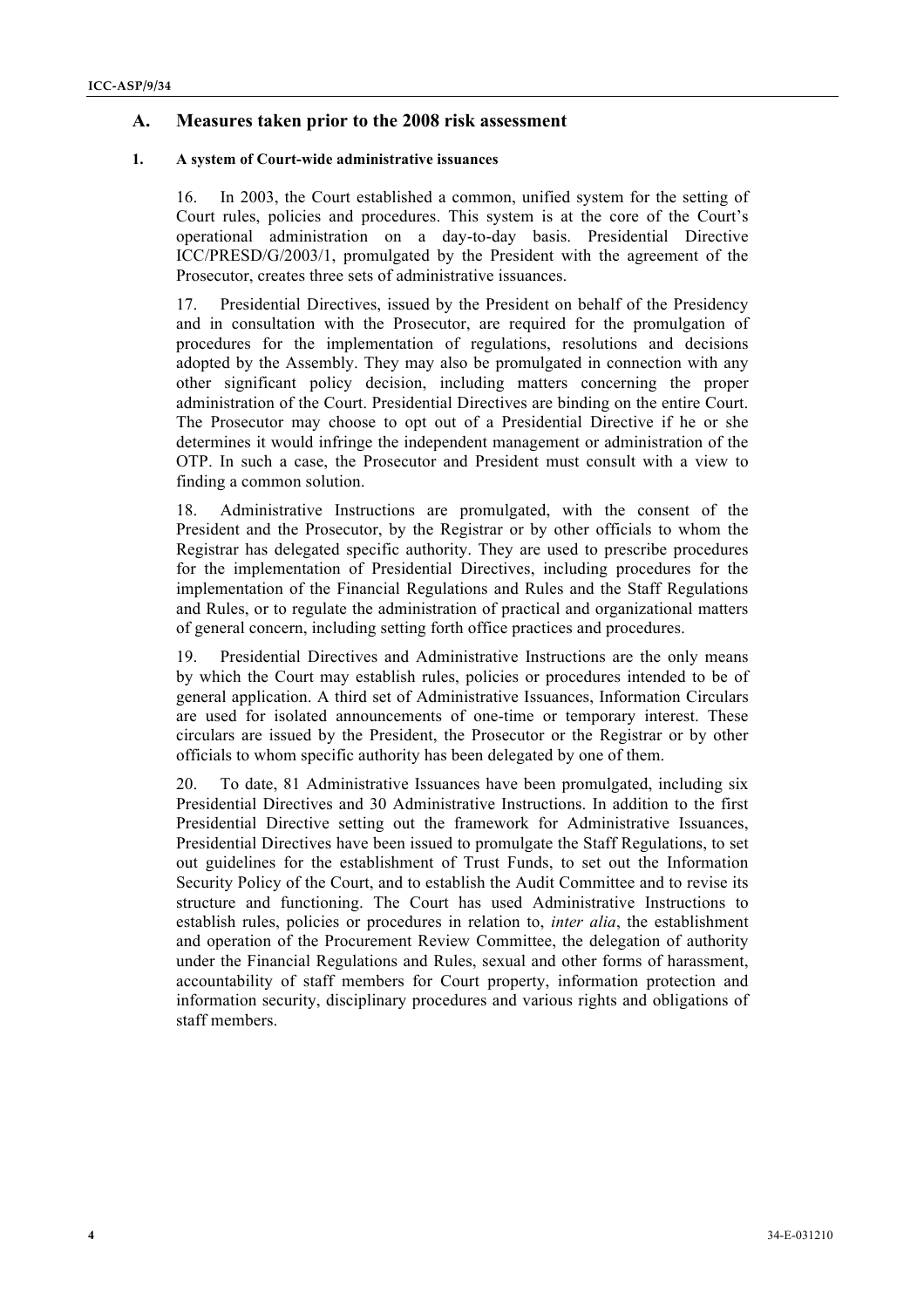## **2. Coordination Council** <sup>5</sup>

21. The Regulations of the Court, adopted by the judges in 2004 and accepted by the Assembly,<sup>3</sup> created the Coordination Council. Comprising the President on behalf of the Presidency, Prosecutor and Registrar, the Coordination Council is mandated to "discuss and coordinate on, where necessary, the administrative activities of the organs of the Court."<sup>4</sup> It is the primary forum for coordination between the organs of the Court at the highest level. The Coordination Council does not alter the statutory relationship between the organs. It is not a decisionmaking but a coordinating body. While every effort is made to achieve unanimity of all participants in the Coordination Council, agreements reached between the President and the Prosecutor are binding on the Registrar by virtue of the President's authority over the Registrar. The agreements of the Coordination Council are to be respected and proposed deviations from agreements are to be brought to the Coordination Council first before the President or Prosecutor decides to deviate from an agreement. Under the Coordination Council's umbrella, coordination takes place throughout the Court at all levels.

22. The Coordination Council has contributed significantly to the sound governance of the Court through its coordination on administrative issues covering the range of the Court's activities. Its recurring functions include monitoring administrative developments such as the implementation of the Court's budget and of its recruitment plans, setting the annual priorities for the budget, approving the final budget for submission to the Assembly, preparing a Court-wide approach to meetings of the Assembly and the Committee and developing and overseeing the implementation of the Court's strategic plan. Other issues which frequently have been discussed by the Coordination Council include interim and permanent premises and the Court's governance framework. Before the establishment of an Audit Committee with external members, the Coordination Council performed this role.

# **3. Strategic Planning**

23. In 2006, the Coordination Council adopted the first Strategic Plan of the Court. The Strategic Plan was revised in 2008. Developed as a common, overarching plan for the whole Court, the Strategic Plan has been useful in providing a common framework, including common goals and objectives, for the non-judicial activities of all of the organs of the Court. The Strategic Plan is implemented through the annual budget, with budgetary objectives being derived from the Strategic Plan, and through the development of thematic strategies on issues cutting across multiple sections, divisions or organs. In 2005, as the work on the Strategic Plan itself was ongoing, the first thematic strategy, an Integrated Strategy on External Relations, Public Information and Outreach, was adopted. The Court adopted a more detailed Strategy on Outreach in 2006 and a Strategy on Victims Issues in 2009. The risk assessment conducted in 2008 was carried out under the umbrella of and linked to the Strategic Planning process. In 2010, the Court recruited a Strategic Planning Coordinator to coordinate the development of different strategies, the updating of the Strategic Plan and to assist in related activities, in particular the refining of the alignment of the Strategic Planning cycle with the other cycles of the Court (e.g. budget, risk management, audit, staff performance appraisal and external reporting).

 <sup>3</sup> Regulations of the Court, ICC-BD/01-01-04.

<sup>4</sup> Regulations of the Court (as amended on 14 June and 14 November 2007), ICC-BD/01-02-07, Regulation 3.2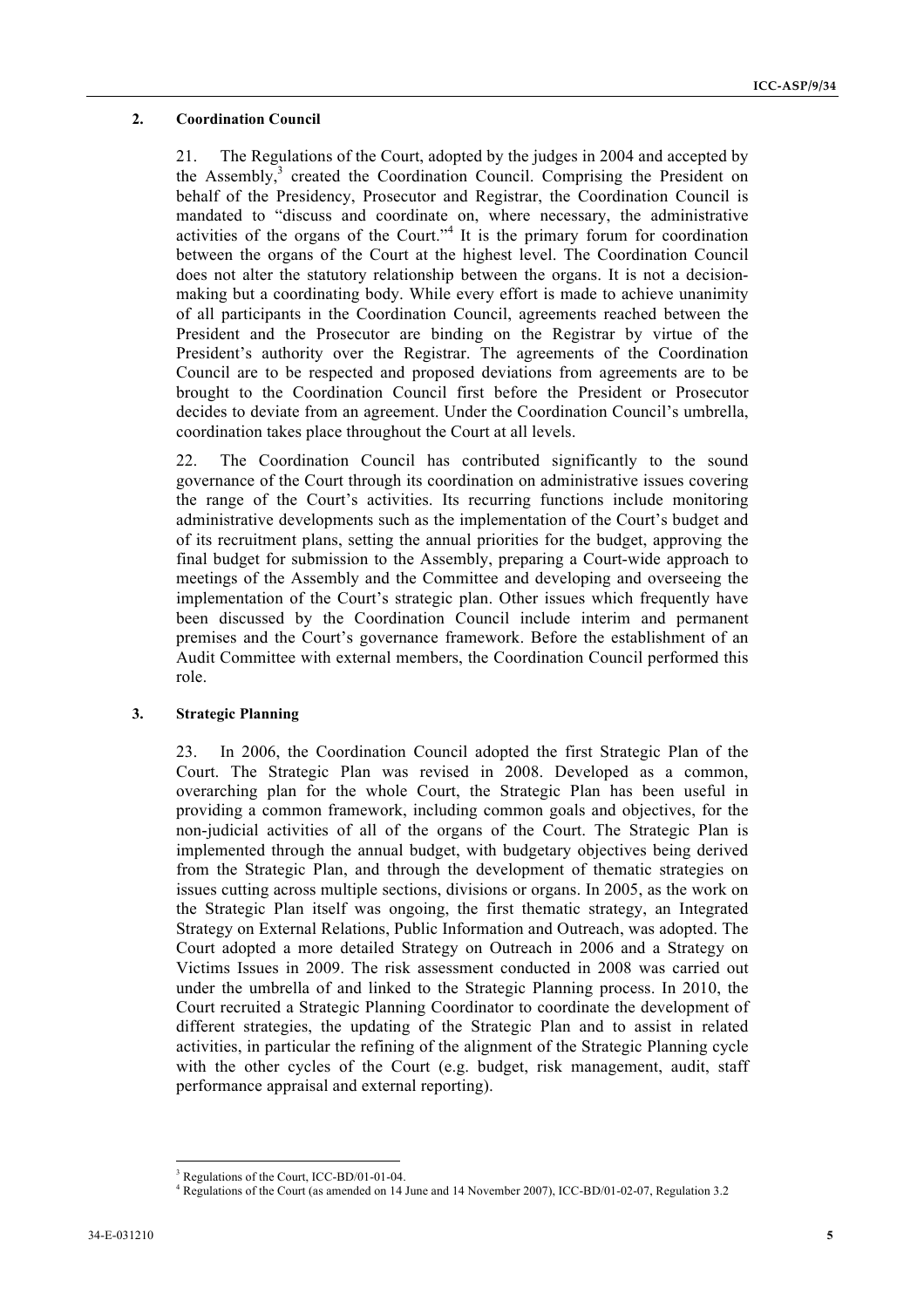### **4. Inter-organ coordination mechanisms** <sup>6</sup>

24. As noted above, the Statute establishes a relationship of coordination between the OTP and the other organs on matters of mutual concern. In order to achieve this coordination, the Court has established a range of inter-organ working groups.

25. Under the aegis of the Coordination Council, standing inter-organ working groups exist to oversee the implementation of the Strategic Plan, budget preparation and implementation, audit matters and external communications. A standing inter-organ working group exists to develop human resources-related administrative issuances, and ad hoc inter-organ groups are normally established in the development of other inter-organ rules, policies or procedures. Other standing inter-organ working groups with fixed compositions include:

(a) Security Coordination Committee: Court-wide coordination on all security issues;

(b) Joint Threat Assessment Group: to evaluate and provide security risk assessments and security and safety risk mitigation recommendations in relation to ICC personnel deployments and areas of operations;

(c) Information Security Management Forum: to advise the Prosecutor and Registrar on information security management;

Information Technology Systems Board: to advise the Prosecutor and the Registrar on the process of defining the strategy for technology and information systems;

(e) Permanent Premises Committee: to advise the Registrar on decisions related to the permanent premises.

26. In 2007, the Court carried out an assessment of its internal decision-making and coordinating arrangements. This assessment concluded that such coordination mechanisms were a crucial element in the sound, efficient management of the Court.

## **5. Clarifying roles and responsibilities of the Presidency and Registry**

27. Whereas the Statute establishes a clear hierarchy between the Presidency and the Registry, it is not very detailed on the proper distribution of decision-making between them. In the early years of the Court, it was possible and even desirable that virtually all issues, even the most minor ones, could be discussed at length and consensus achieved between the Presidency, the Registrar and senior Registry managers. While beneficial for the early development of the Court, this approach is less conducive to the administration of a more mature organization. As the size, scope and urgency of activity of and the complexity of the Court grew, it became increasingly important that the roles and responsibilities of the organs were clarified to allow for speedy decision-making, while maintaining adequate assurance and control.

28. In 2005, the Presidency and the Registrar established a set of written principles governing relations between the Presidency and the Registry. These principles were further developed in 2008 in two memoranda from the Presidency to the Registrar. These principles and subsequent memoranda elaborate a vision of Presidency-Registry relations in which, ideally: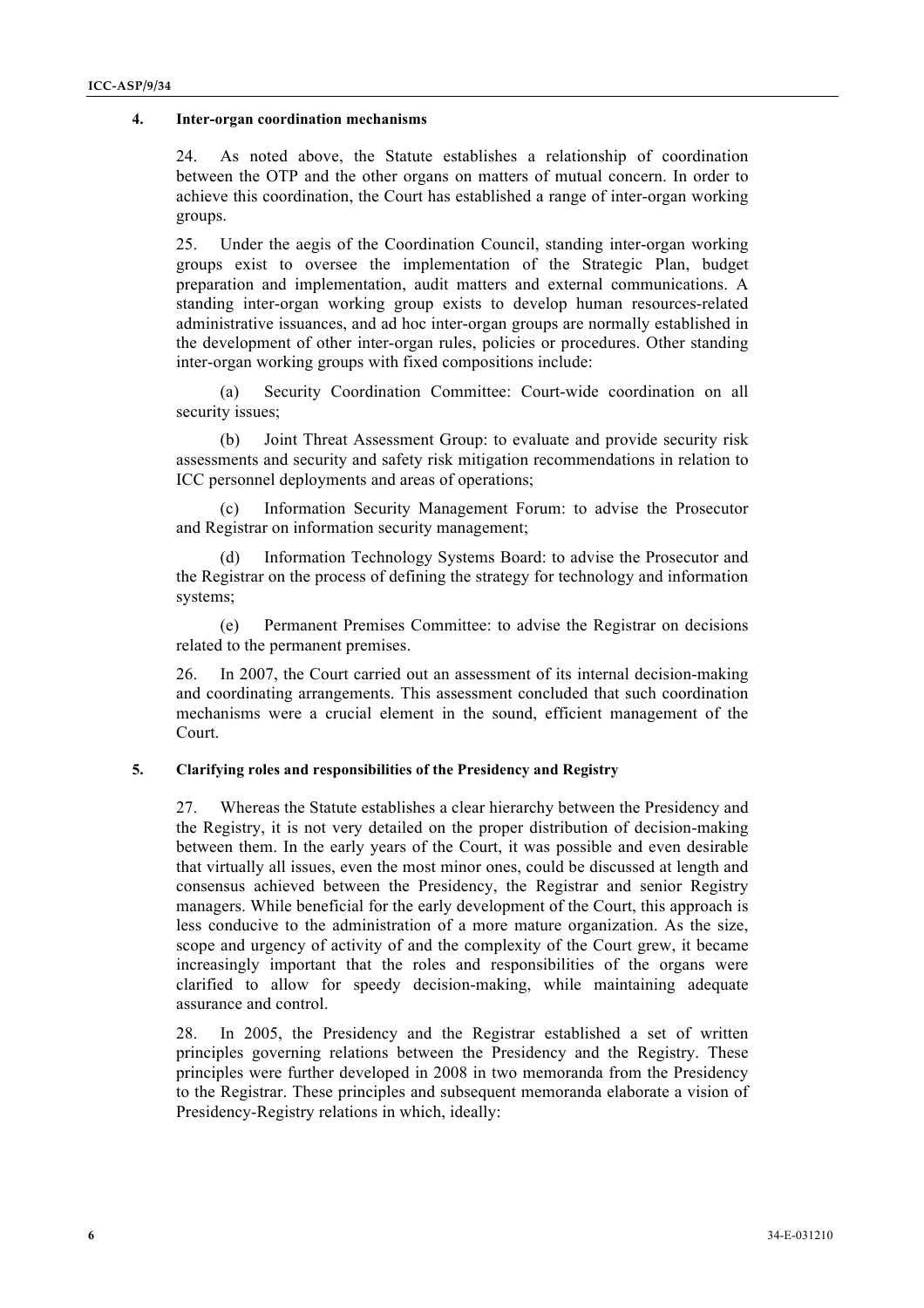*(a) the Presidency:*

(i) provides strategic guidance to the Registry,

(ii) monitors activities of the Registry which may have a more strategic or significant impact,

(iii) intervenes only where the specific intervention of the Presidency is needed, and

(iv) represents the Court externally; whereas

*(b) the Registry:*

(i) proactively seeks the guidance of the Presidency on strategic or otherwise significant issues,

(ii) provides the Presidency with the means to monitor Registry performance,

(iii) gives the Presidency concrete and realistic recommendations for solutions to all problems, and

(iv) carries out external relations activities as delegated by the Presidency (in addition to any such activities necessary for the performance of the Registry's other functions in accordance with the Statute and subsidiary texts).

29. In carrying out all of these functions, the Presidency and the Registry coordinate closely with and seek the concurrence of the OTP on any matters of mutual concern.

30. This vision encompasses all areas of the Registry's activities and adds clarity to the distinction between the Court's administrative and judicial functions. To the extent that the Registry's activities relate to the judicial functions of the Court, the Presidency's strategic role enables it to maintain oversight of the administration of the Registry as a whole, while Chambers may deal with specific issues. For example, a decision on the relocation of a particular witness would fall within the competence of the relevant judicial Chamber, whereas the maintenance of the witness relocation system as a whole would fall under the Presidency's competence.

31. Realizing this vision requires the development and implementation of appropriate management and reporting mechanisms and tools to ensure that the Presidency has adequate assurance and control. The first standardized reporting formats, covering human resources recruitment and budget implementation were adopted by the Coordination Council in 2007.

## **B. Measures taken subsequent to the 2008 risk assessment**

## **1. Corporate Governance Statement**

32. During the 2008 risk assessment, the Court concluded that the abovementioned measures remain essential to managing inter-organ relations, but that significant additional clarity on the roles and responsibilities of the organs could be achieved through the elaboration of a formal "corporate governance statement." This general statement would provide concise clarification of the roles and responsibilities of the different organs at a general level, which could be applied in resolving any specific issues which arise. It would also form a basis for establishing further clarity in areas of recurring coordination. Following extensive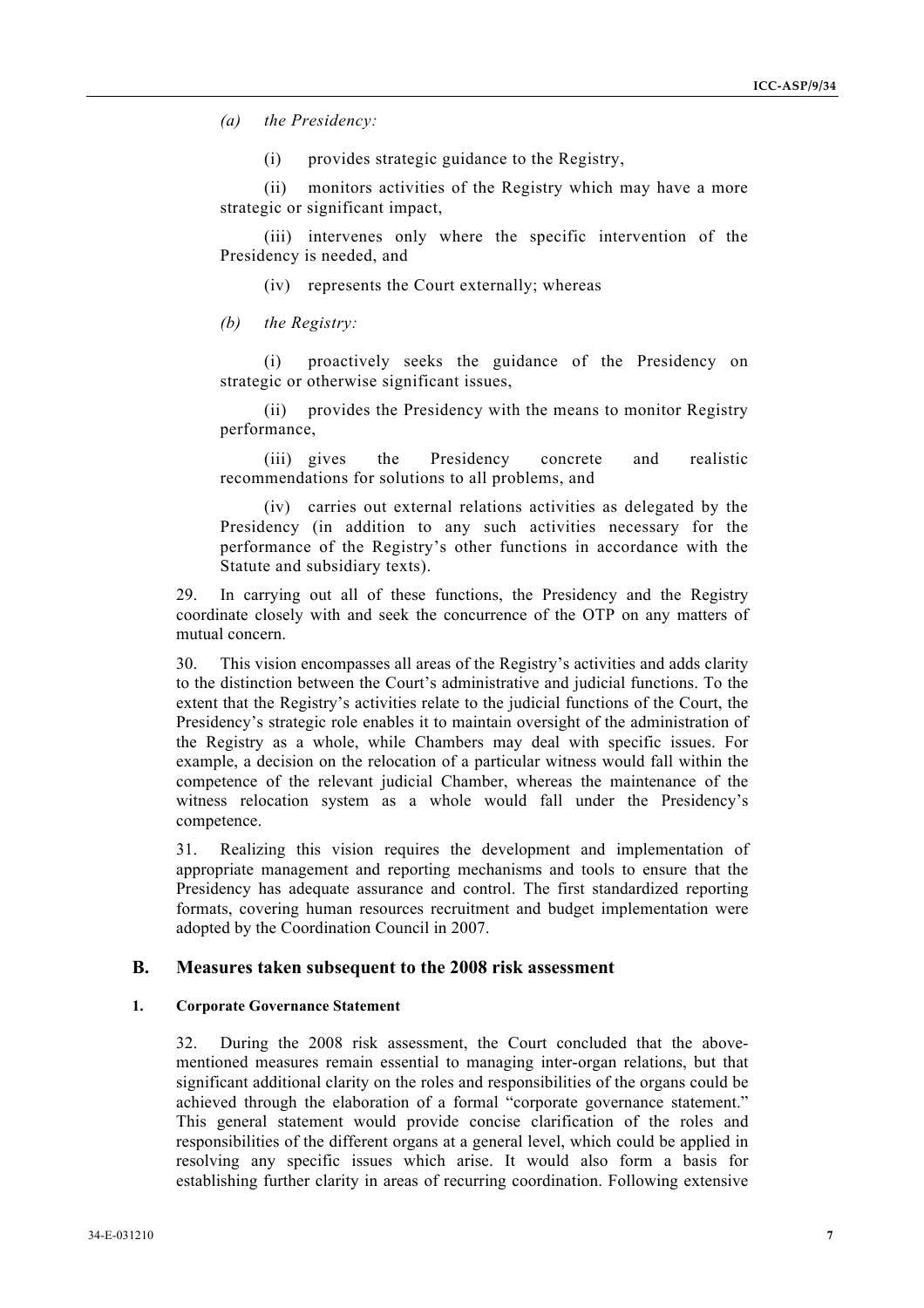deliberations between the organs, the ICC Corporate Governance Statement was adopted by the President and Prosecutor on 25 February 2010. On 15 March 2010, agreement was reached on *Roles and Responsibilities of the Organs in Relation to External Communications.* These documents, annexed to this report, mark a major development in addressing the risk of lack of clarity on the roles and responsibilities of the organs.

## **2. Expansion of the Audit Committee**

33. In August 2009, the President, in consultation with the Prosecutor, promulgated a Presidential Directive adjusting the composition of the Court's Audit Committee. As a result, the Audit Committee now comprises a majority of independent, external members and is chaired by one of these members. The Committee provides a forum for independent expert advice to the President, Prosecutor and Registrar on the administration and governance of the Court.

# **3. Business process re-engineering**

34. In 2009, the Court began an exercise to review and re-engineer various business processes, many of which were of an inter-organ nature.<sup>5</sup> While the overall aim of this exercise is to seek improvements to the efficiency of processes, it necessarily involves at looking at the roles and responsibilities of the organs in different processes. As the re-engineering exercise examines different processes, it may identify instances in which the roles and responsibilities of organs can be better clarified or adapted.

# **C. Planned measures to be taken**

# **1. Institution of a management control system**

35. The development of appropriate reporting mechanisms and tools are critical to enabling the Presidency to maintain a broad overview of and give strategic guidance to the Registrar, as well as to assist the Assembly and the Committee to carry out their functions. At the moment, monitoring of and reporting on the activities of the Registry is uneven and often ad hoc. A proper, integrated management control system covering all areas of the Registry, including the provision of services to the OTP and other clients, would provide the Presidency with the information and the opportunities for input necessary to provide oversight and guidance to the Registry without becoming involved in specific issues of administration which could be more efficiently dealt with at lower levels. Such a system would better bring together the Court's strategic planning, risk management budget and reporting cycles. Improving the quality of performance indicators in particular would assist the Presidency (and the Committee and the Assembly) in maintaining a global overview of the administration of the Court. The Registrar, in consultation with the Presidency, has begun development of this system. It is anticipated that the system will be developed by mid-2010 and implemented fully by the end of 2010.

<sup>&</sup>lt;sup>5</sup> See Third Status Report on the Court's progress regarding efficiency measures.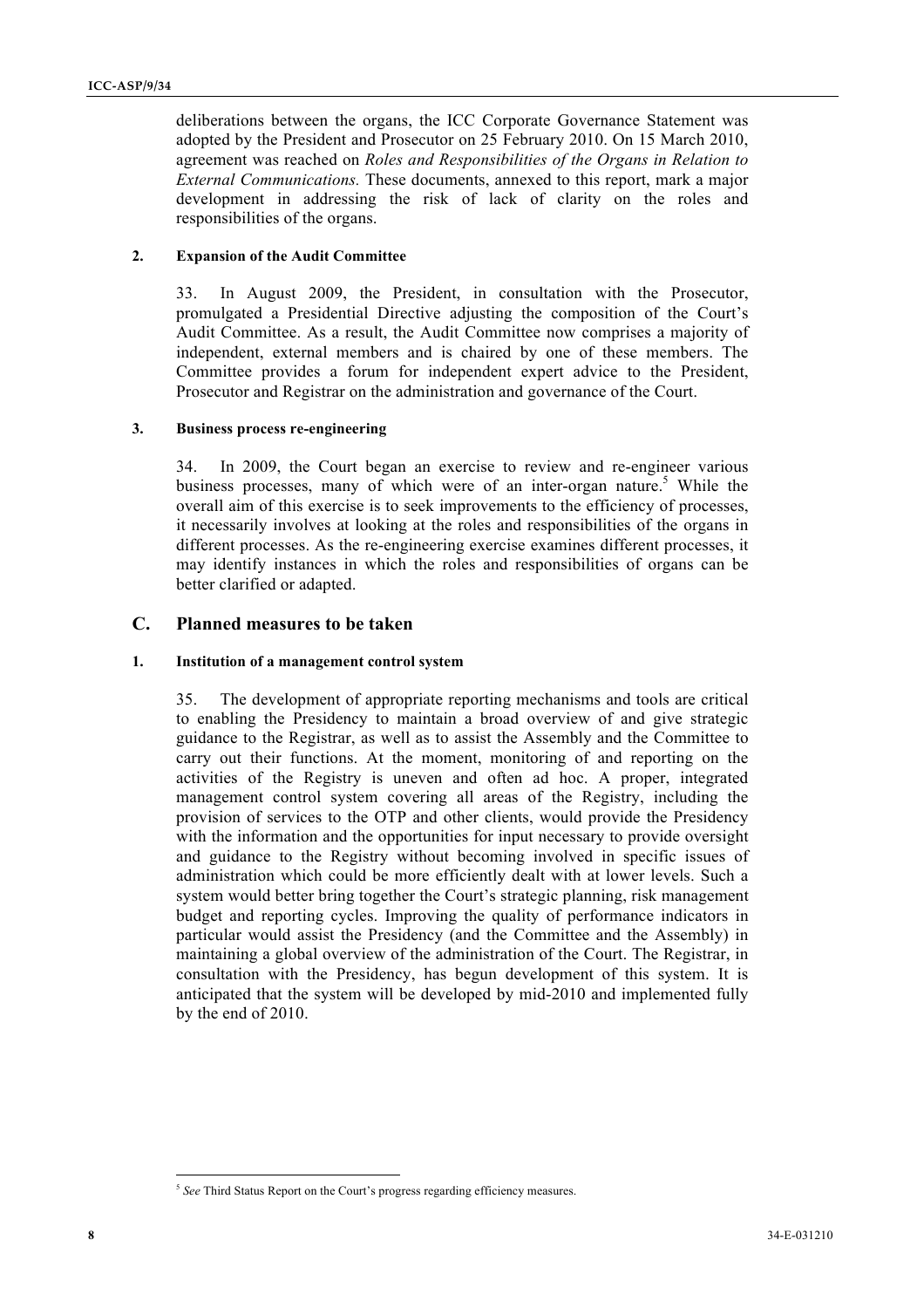## 2. Further developing a common understanding of services

36. Section 6 of the Corporate Governance Statement annexed hereto sets out the foundational principles for the regulation of requests and provision of services between the OTP and the Registry. Based on these principles, more specific arrangements need to be developed to establish a common understanding of the details of different services in particular areas. This understanding should encompass agreements as to the quantity and quality of services, as well as procedures for the implementation and monitoring of service requests and delivery. The Court is considering the merits of particular mechanisms for regulating services such as, for example, Service Level Agreements.

### **3. Developing further clarity on and understanding of the roles and responsibilities of the organs in relation to areas of potentially overlapping mandates**

37. The Corporate Governance Statement contained in the annex hereto provides clarity on the roles and responsibilities of the organs at a general level. However, more remains to be done to apply the general principles therein to specific areas of the Court's activities and to increase understanding of these principles within and outside of the Court. This is in particular the case where different organs may have similar, but independent mandates. Priority areas identified by the Court as in need of further clarity include the protection of victims and witnesses. Such clarity will include defining the extent to which items may be of mutual concern and not falling solely within the mandate of one organ, as well as agreeing on processes and procedures for consultation when items are of mutual concern.

38. The Statute establishes a Victims and Witnesses Unit within the Registry mandated to provide, in consultation with the Office of the Prosecutor, protective measures and security arrangements, counseling and other appropriate assistance for witnesses, victims who appear before the Court, and others who are at risk on account of testimony given by such witnesses. At the same time, the other organs, including the OTP, have statutory responsibilities to take appropriate measures to protect the safety, physical and psychological well-being, dignity and privacy of victims and witnesses. There is a potential for overlapping or conflicting measures. In a judgment of 25 November 2008, the Appeals Chamber clarified one specific aspect of the witness protection responsibilities. This judgment was limited to that issue and did not further clarify the roles and responsibilities of the organs regarding witness protection. A priority for the Court is to further clarify the mandates.

# **IV. Conclusion**

39. The risks of divisions between the organs and a lack of clarity in the roles and responsibilities of the organs are to a considerable extent inherent in the Statute and should be welcomed insofar as they safeguard judicial and prosecutorial independence. While respecting these independences fully, the Court has sought to minimize any divisions and to maximize clarity. Considerable progress has been made. However, these risks can and will be further better managed through (1) institution of a management control system, (2) a common understanding of services and (3) more clarity on roles and responsibilities of the organs in specific areas.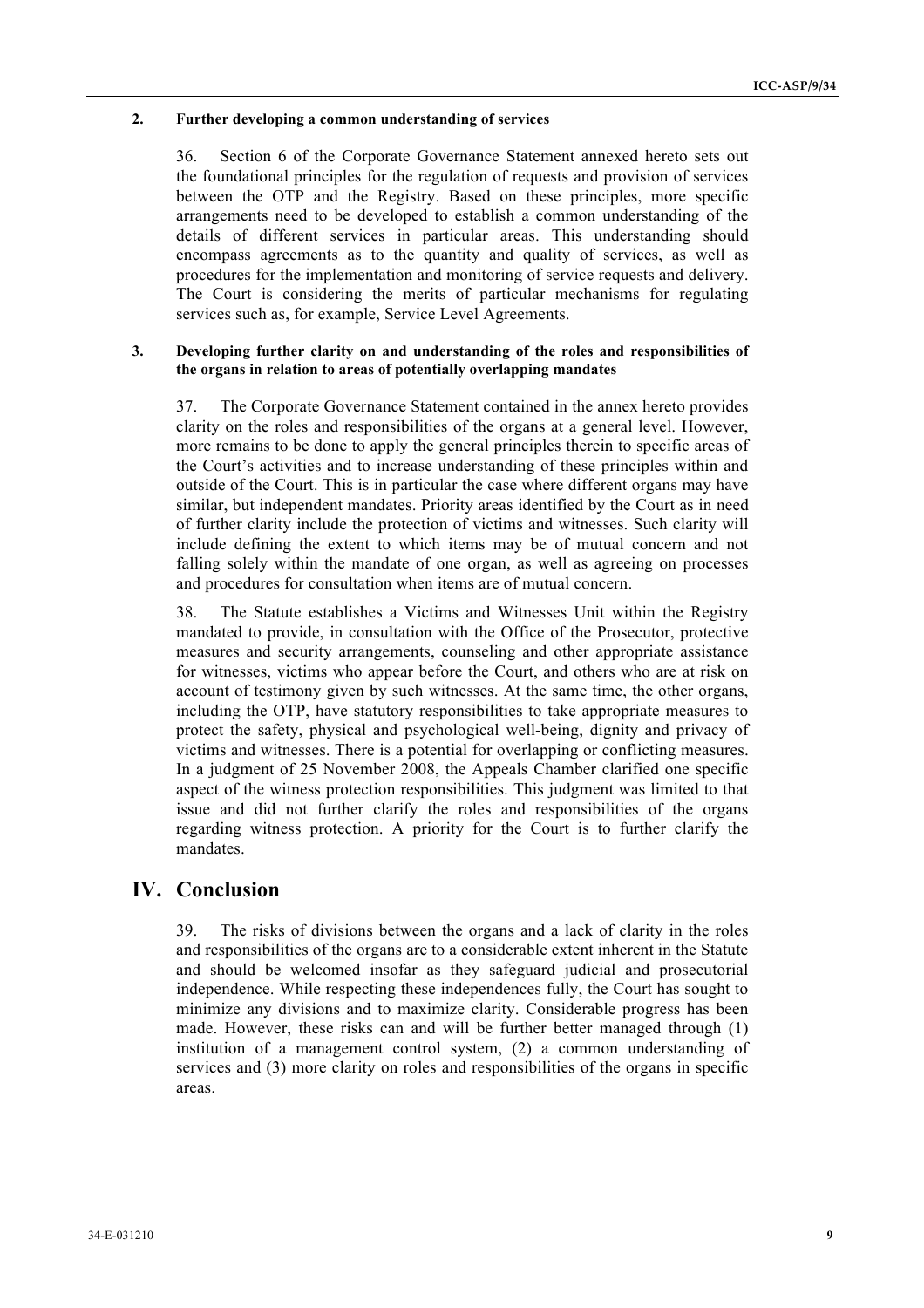# **Annex I**

# **Corporate Governance Statement of the International Criminal Court**<sup>6</sup>

1. Divisions among the organs, whether real or perceived, are among the most significant risks facing the Court, internally and externally, and must be managed accordingly while fully respecting the independent mandate of different organs.

Representatives of the organs should work together in a spirit of openness and cooperation with an aim to finding common solutions to common problems.

(b) Representatives of the organs should refrain from discussing matters of internal management with external stakeholders.

2. The Presidency is responsible for the proper administration of the Court, with the exception of the Office of the Prosecutor.

3. The Office of the Prosecutor ("OTP") acts independently as a separate organ of the Court. The Prosecutor has full authority over the management and administration of the OTP, including the staff, facilities and other resources thereof. Neither the Presidency nor the Registry may infringe on the Prosecutor's independent management or administration of the OTP.

4. The Registry is responsible for the non-judicial aspects of the administration and servicing of the Court, without prejudice to the functions and powers of the Prosecutor in accordance with article 42 of the Rome Statute. The Registry is headed by the Registrar who is the principal administrative officer of the Court. The Registrar exercises his or her functions under the authority of the President of the Court.

(a) All activities of the Registry fall under the ultimate authority of the President and within the overall responsibility of the Presidency.

(b) The role of the Presidency vis-à-vis the Registry is primarily to oversee the work of the Registry at a general level and to provide guidance on major issues.

(i) The Registrar should ensure the sound management of the Registry and the day-to-day (non-judicial) administration of the Court without necessitating involvement of the Presidency.

(ii) The Registrar shall create and maintain adequate mechanisms ensuring that the Presidency is sufficiently informed to fulfill its oversight responsibilities with respect to all areas of the Registry's competence, that information from the Presidency is transmitted as necessary within the Registry and that the activities of the Registry are fully consistent with the guidance of the Presidency.

(a) Should the Presidency nevertheless deem it necessary to become involved in a specific issue of administration, the Registrar will ensure the implementation of any instruction of the President or Presidency.

5. In discharging their responsibilities for the proper administration of the Court, the Presidency and Prosecutor shall coordinate with and seek concurrence on all matters of mutual concern while respecting their independent mandates. As the responsibilities of the Registry fall fully within the Presidency's overall

 <sup>6</sup> <sup>6</sup> The judicial functions of the Chambers fall outside the scope of this document.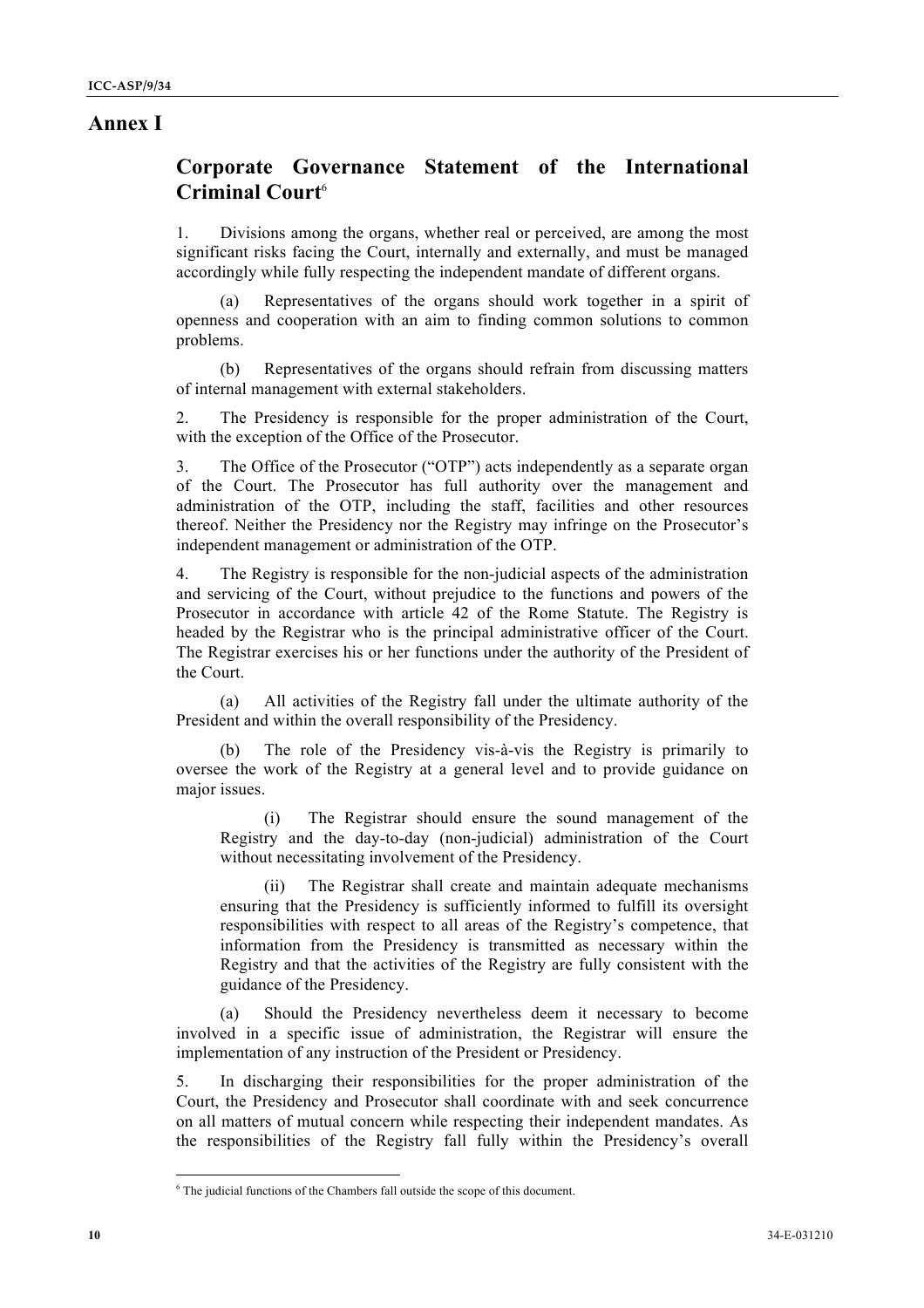administrative responsibilities, the same obligation to coordinate and seek concurrence runs to the Registrar and to subordinate officials and staff of the Registry.

(a) The Presidency or Registrar and the Prosecutor shall seek maximum consensus on matters of mutual concern, consistent with the Rome Statute. In seeking consensus, the independence between the OTP and the other organs shall be respected. In areas of recurring coordination, the scope of matters of mutual concern and the processes for consultation should be defined between the relevant organs.

(b) The Registrar (or subordinate staff) and the Prosecutor (or subordinate staff) shall coordinate with and seek concurrence on matters of mutual concern to the Registry and the Office of the Prosecutor, in particular on anything which may potentially affect or could be considered to potentially affect the provision of services to the OTP. Before raising an issue of OTP-Registry coordination with the Presidency, the Prosecutor should, unless exceptional circumstances exist, first consult the Registrar.

(c) As the obligation is to seek consensus and not necessarily to obtain consensus, the lack of consensus shall not infringe the organs' abilities to act independently. The Prosecutor may take any measure he deems necessary for the management and administration of the OTP. The Presidency or Registry may take any measures they deem necessary for the proper administration of the Court, including the promulgation by the Presidency of Presidential Directives of Courtwide applicability. The Prosecutor may suspend the application of any such measures with regard to the Office of the Prosecutor.

6. Whereas the Prosecutor is independent in the management and administration of the OTP, the Prosecutor relies where appropriate on the Registry for services. This arrangement requires close consultation and coordination.

The proper delivery of services will be ensured through a common understanding of the services to be provided, including:

(i) Yearly identification of services required during the budget cycle, including volume and quality level;

(ii) Agreement on the processes for request and provision of services;

(iii) Monthly forecast of the actual requirements for the coming 3 months during the running year;

(iv) Establishment of strategic indicators enabling Presidency oversight of the Registry;

(v) Review of the service delivery three times per year.

(b) Proposals to change services or which may potentially affect the provision of services will be discussed in advance between the Registry and the OTP in order to ensure proper coordination.

(c) If required services cannot be delivered, then consultation will take place to resolve the matter.

(d) In case no agreement can be reached between the Registry and the OTP in relation to one of the previous points, then, as a last resort, the matter may be discussed between the President and Prosecutor, or may be brought before Chambers where applicable.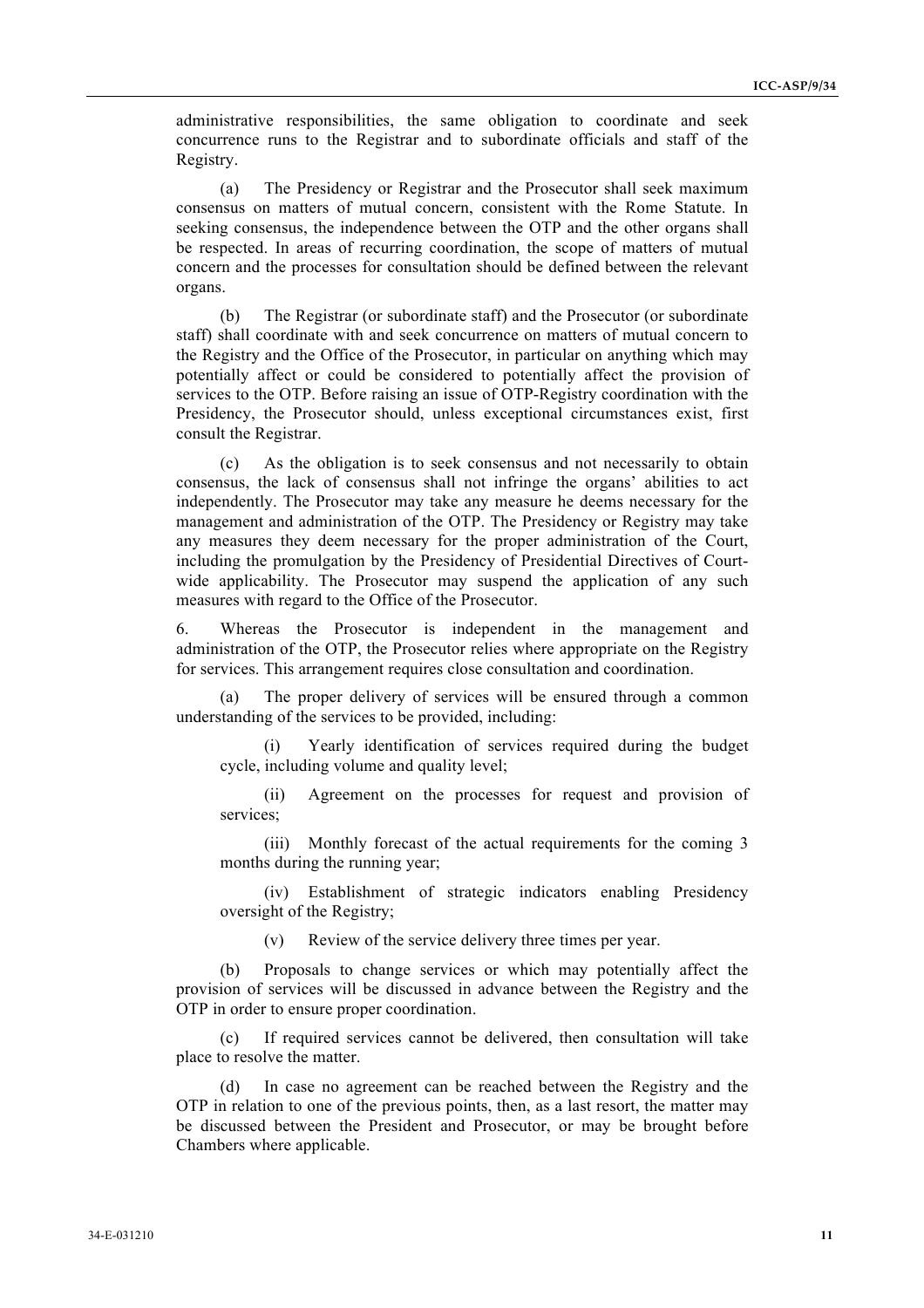# **Annex II**

# **Roles and Responsibilities of the Organs in Relation to External Communications**

# **A. Introduction**

1. The purpose of this paper is to provide clarity on the roles and responsibilities of the organs in relation to external communications, specifically external relations and public information (outreach being dealt with separately in the Court's "Outreach Strategy"). This paper supplements the broader Corporate Governance Statement, adopted by the President and Prosecutor on 25 February 2010 and should be read in light of that statement.

# **B. Definitions**

2. As previously defined by the Court in its Integrated Strategy for External Relations, Public Information and Outreach:

(a) *External relations* is a dialogue between the Court and States Parties, Non-States Parties, international organizations, NGOs and other key partners that have direct roles in the activities and the enabling environment of the ICC. This process aims towards building and maintaining support and cooperation facilitating the Court to fulfill its statutory mandate.

*Public information* is a process of delivering accurate and timely information about the principles, objectives and activities of the Court to the public at large and target audiences, through different channels of communication, including media, presentations, and the website.

# **C. The roles and responsibilities of the organs in external communications**

3. The ultimate responsibility for the external relations of the Court rests with the Presidency and the Prosecutor. They coordinate and seek consensus on matters of mutual concern. The Presidency and the Prosecutor agreed in the context of the One Court principle and related Integrated strategy for external relations, public information and outreach, that the President will act as "the external face of the Court". The Presidency will coordinate with and seek the concurrence of the Prosecutor on all matters of mutual concern, including messages pertaining to issues related to the remit of the Prosecutor. The Presidency and Prosecutor shall define strategic court wide messages.

4. In case of disagreements at strategic level, they will consult on how best to present such disagreements externally.

5. Under the authority of the Presidency or the Prosecutor, each organ, in consultation with the other organs as described below in Section IV, has specific roles and responsibilities in external communications, consistent with the governance framework of the Court as set out in the Statute and the elaborated in the Corporate Governance Statement.

6. Within this general framework, the roles of the organs can be summarized as follows: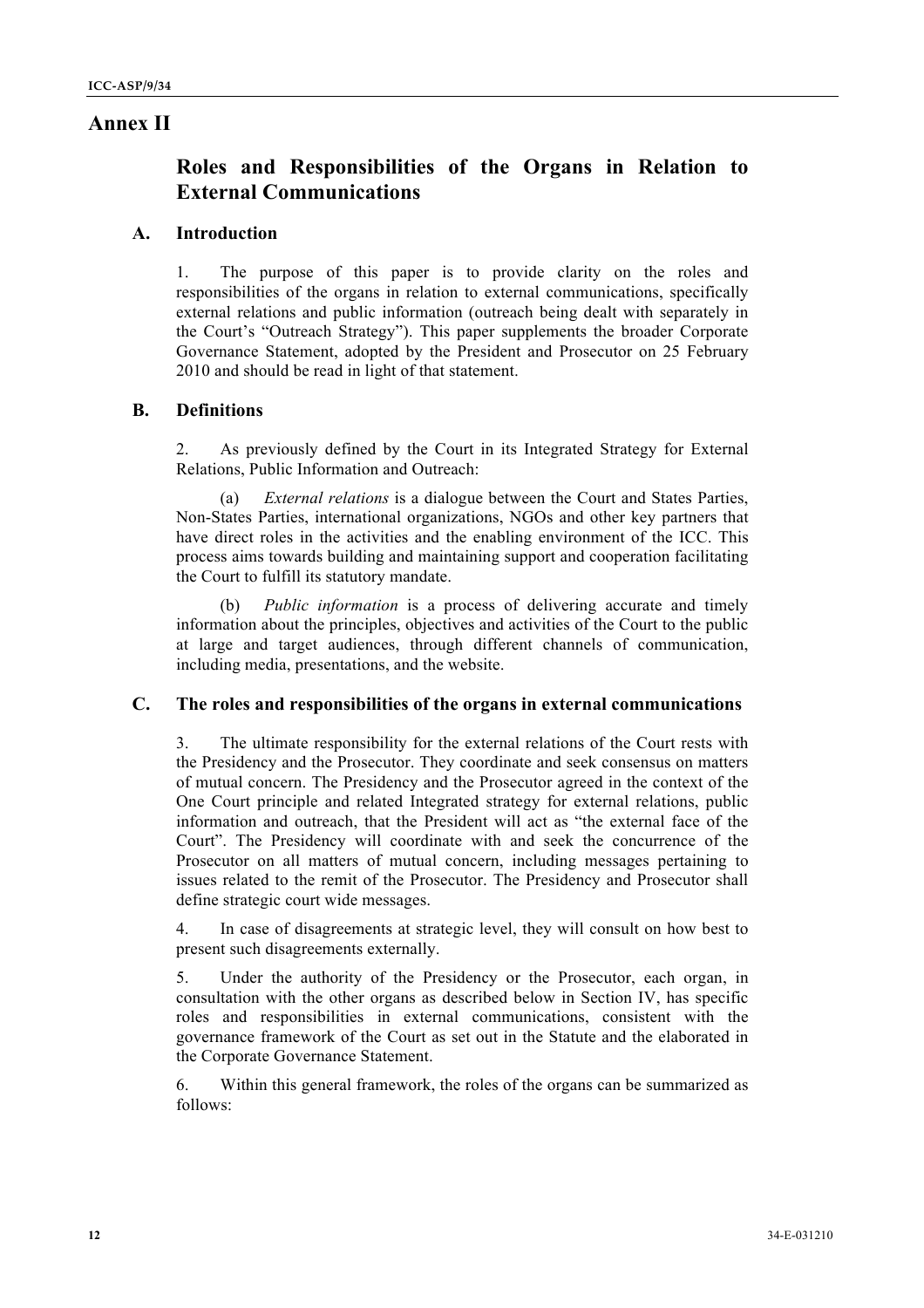#### **1. Presidency and Chambers**

#### *(a) External Relations*

(a) The President represents the Court, at the highest level as described above.

(b) The President may delegate representational functions to the Vice-Presidents, other judges, the Registrar or Presidency staff. In consultation with the President, the Registrar may further delegate such responsibilities to the Deputy Registrar or Registry staff. In the event of any delegation, the President will communicate his or her expectations and any necessary guidance and will remain ultimately responsible for ensuring accountability for performance. When the Prosecutor assesses that he/she cannot be represented by the delegated representatives, he/she will so inform the President and the delegated representatives will speak only on behalf of the Presidency/Registry.

(c) The Presidency's responsibility includes providing strategic guidance to and overseeing the external relations activities inherent in the Registry's other functions.

*(b) Public Information*

(a) The Presidency provides guidance to the Registry on questions of strategy and oversees the public information activities of the Registry.

(b) The Presidency and the judges can contribute significantly to advancing the public information objectives of the Court and should be incorporated in public information plans.

## **2. Office of the Prosecutor**

(a) As provided in the Statute, the Prosecutor is entirely independent and conducts OTP-specific external relations and communications as he or she sees fit.

(b) The OTP coordinates with the Presidency/Registry on matters of mutual concern.

## **3. Registry**

*External Relations:*

(a) The Registry's external relations activities comprise those activities inherent in the performance of the Registry's other functions and those tasks delegated to the Registry by the Presidency. The Registry maintains its neutrality at all times.

(b) The Registrar is accountable to the Presidency for the performance of all of the Registry's external relations activities.

(c) On matters of mutual concern, the Registry coordinates with and seeks the concurrence of the OTP.

(d) Public Information:

(e) The Registry is responsible, under the overall guidance of the Presidency, for the development and implementation of the public information strategies, plans and activities of the Court. The Registry will consult with the OTP on public information as appropriate, at all times safeguarding the neutral role of the Registry.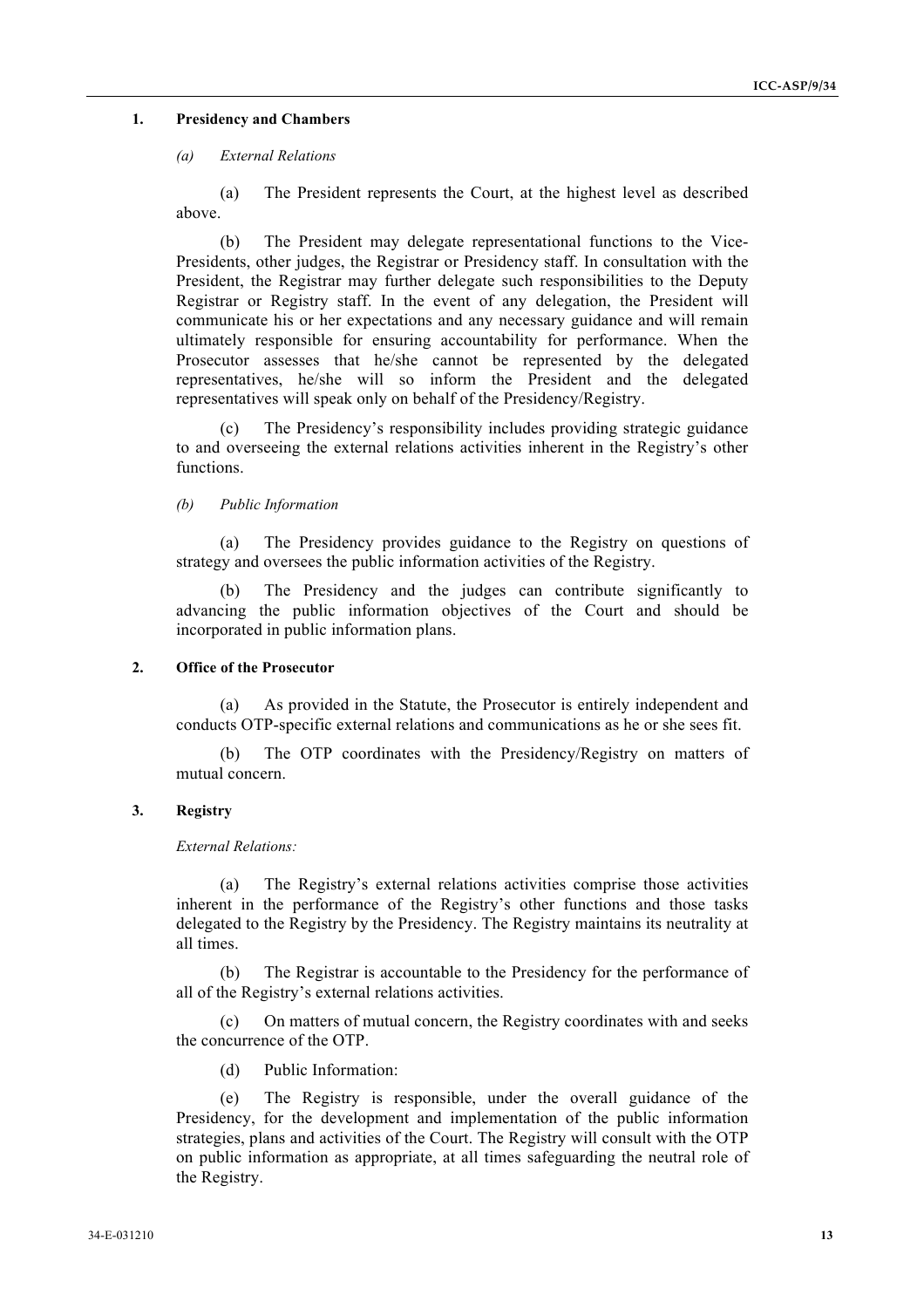(f) The Registry shall provide services to the OTP in accordance with a common understanding to be agreed between the Registry and the OTP on the quantity and nature of services as well as procedures for the implementation and monitoring of service requests and delivery.

## **D. Defining matters of mutual concern and the processes of coordination**

7. It is not possible prospectively to define in an exhaustive manner the nature and extent of appropriate coordination on any particular issue of external relations or public information. This should be determined on a case-by-case basis by relevant substantive officers, acting within the scope of their authority. The following guidelines may prove useful:

#### **1. Defining matters of mutual concern**

#### *(a) Examples of matters of mutual concern*

(a) Development and implementation of Court-wide external communications strategies to achieve the Court's Strategic Objectives, in particular those related to external communications;

(b) External agreements binding the Court as a whole;

(c) Annual reports of the Court to the Assembly of States Parties ("ASP") and the United Nations;

(d) Preparation of and participation in meetings involving the different organs of the Court (e.g. meetings of the ASP, the Committee on Budget and Finance, Diplomatic Briefings and NGO roundtables); and

Preparation of and participation in Hague Working Group discussions on specific issues of mutual concern (e.g. cooperation, complementarity, strategic planning, victims, budget).

### *(b) Areas of particular concern to either the Presidency/Registry or the OTP:*

8. Issues of particular concern to either the Presidency/Registry or the OTP should be dealt with normally by the organ concerned. In relation to some recurring issues, the following general guidelines can be followed:

(a) Internal administration: The Presidency and Registry should not comment on issues of purely internal administration of the OTP and vice versa.

(b) Preliminary examination issues/investigative or prosecutorial strategy questions: The Presidency/Registry should take particular care to refrain from expressing opinions on prosecutorial strategy or policy or prognosticating on decisions which have been made or are to be made by the OTP. The Presidency/Registry may explain general procedures and may recount the situations which the Prosecutor has indicated are under analysis.

(c) Forthcoming judicial decisions: Care must be taken to avoid being seen to make promises as to the content or timing of judicial decisions which have not been handed down (including issues of enforcement of sentences and in situ proceedings).

(d) Hague Working Group: Preparation of and participation in discussions of the Hague Working Group on topics of concern only to either the Presidency/Registry or OTP (e.g. legal aid for defence, family visits, Prosecutorial Strategy) should be handled by the organ(s) concerned.